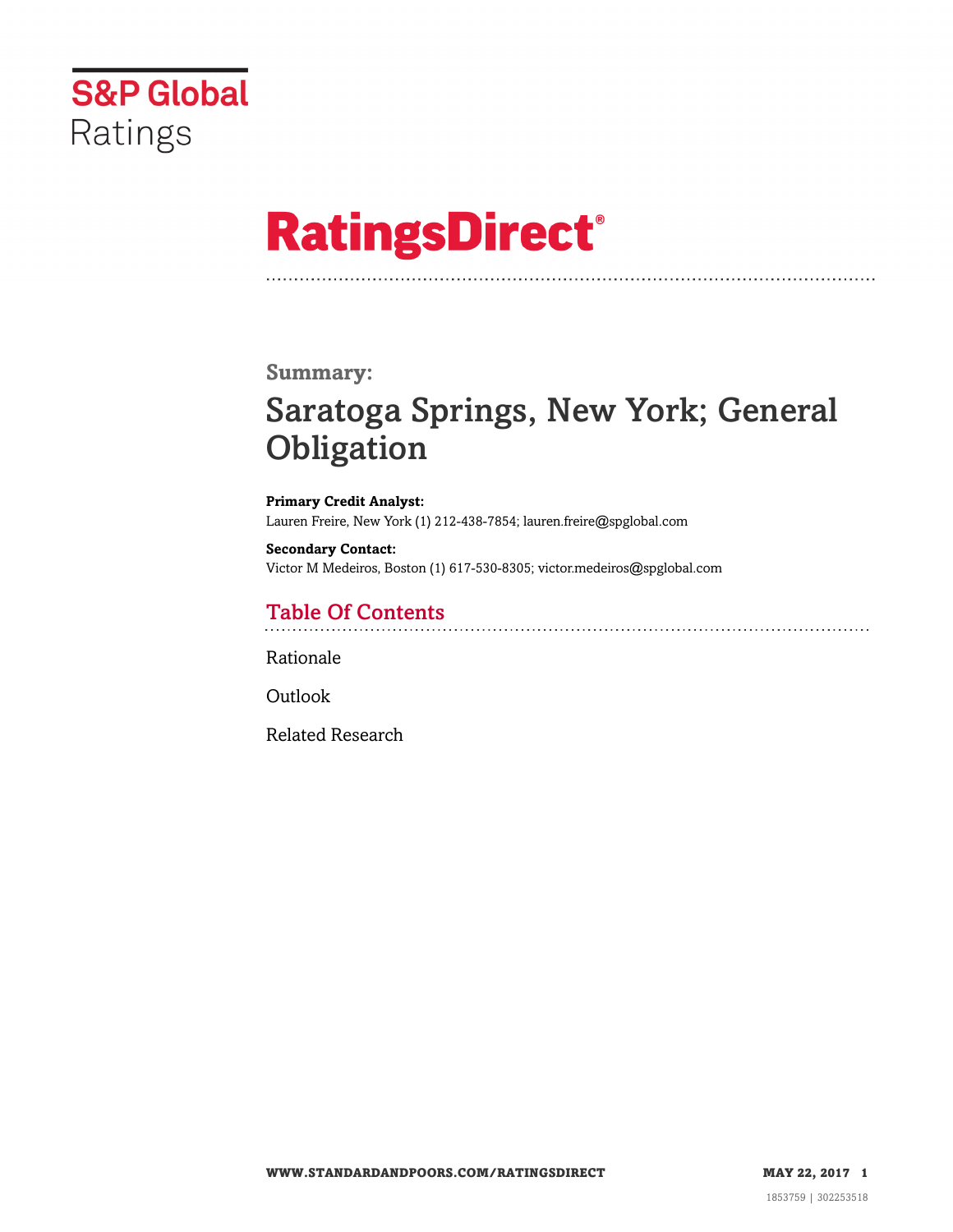# **Summary:** Saratoga Springs, New York; General Obligation

| <b>Credit Profile</b>                                                    |            |          |
|--------------------------------------------------------------------------|------------|----------|
| US\$7.882 mil pub imp serial bnds ser 2017 dtd 06/22/2017 due 06/15/2040 |            |          |
| Long Term Rating                                                         | AA+/Stable | New      |
| Saratoga Springs GO                                                      |            |          |
| Long Term Rating                                                         | AA+/Stable | Affirmed |

### <span id="page-1-0"></span>Rationale

S&P Global Ratings assigned it 'AA+' rating and stable outlook to Saratoga Spring, N.Y.'s series 2017 public improvement general obligation (GO) serial bonds and affirmed its 'AA+' rating, with a stable outlook, on the city's existing GO debt.

The city's faith-and-credit pledge secures the bonds.

We understand officials intend to use series 2017 bond proceeds to finance various capital projects and equipment purchases in-line with its capital improvement program (CIP).

The rating reflects our opinion of the city's:

- Very strong economy, with access to a broad and diverse metropolitan statistical area (MSA);
- Strong management, with good financial policies and practices under our Financial Management Assessment (FMA) methodology;
- Adequate budgetary performance, with a slight operating deficit in the general fund and an operating deficit at the total-governmental-fund level in fiscal 2016;
- Very strong budgetary flexibility, with an available fund balance in fiscal 2016 of 26% of operating expenditures;
- Very strong liquidity, with total government available cash at 18.5% of total-governmental-fund expenditures and 2.5x governmental debt service, and access to external liquidity we consider strong;
- Weak debt-and-contingent-liability position, with debt-service-carrying charges at 7.4% of expenditures and net direct debt that is 106.3% of total-governmental-fund revenue, and a large pension and other-postemployment-benefit (OPEB) obligation with the lack of a plan to sufficiently address the obligation, but low overall net debt at less than 3% of market value; and
- Strong institutional framework score.

#### Very strong economy

We consider Saratoga Springs' economy very strong. The city, with an estimated population of 26,395, is located in Saratoga County in the Albany-Schenectady-Troy MSA, which we consider broad and diverse. The city has a projected per capita effective buying income of 136% of the national level and per capita market value of \$159,452. Overall, the city's market value grew by 5% over the past year to \$4.2 billion in fiscal 2017. The county unemployment rate was 3.8% in 2016.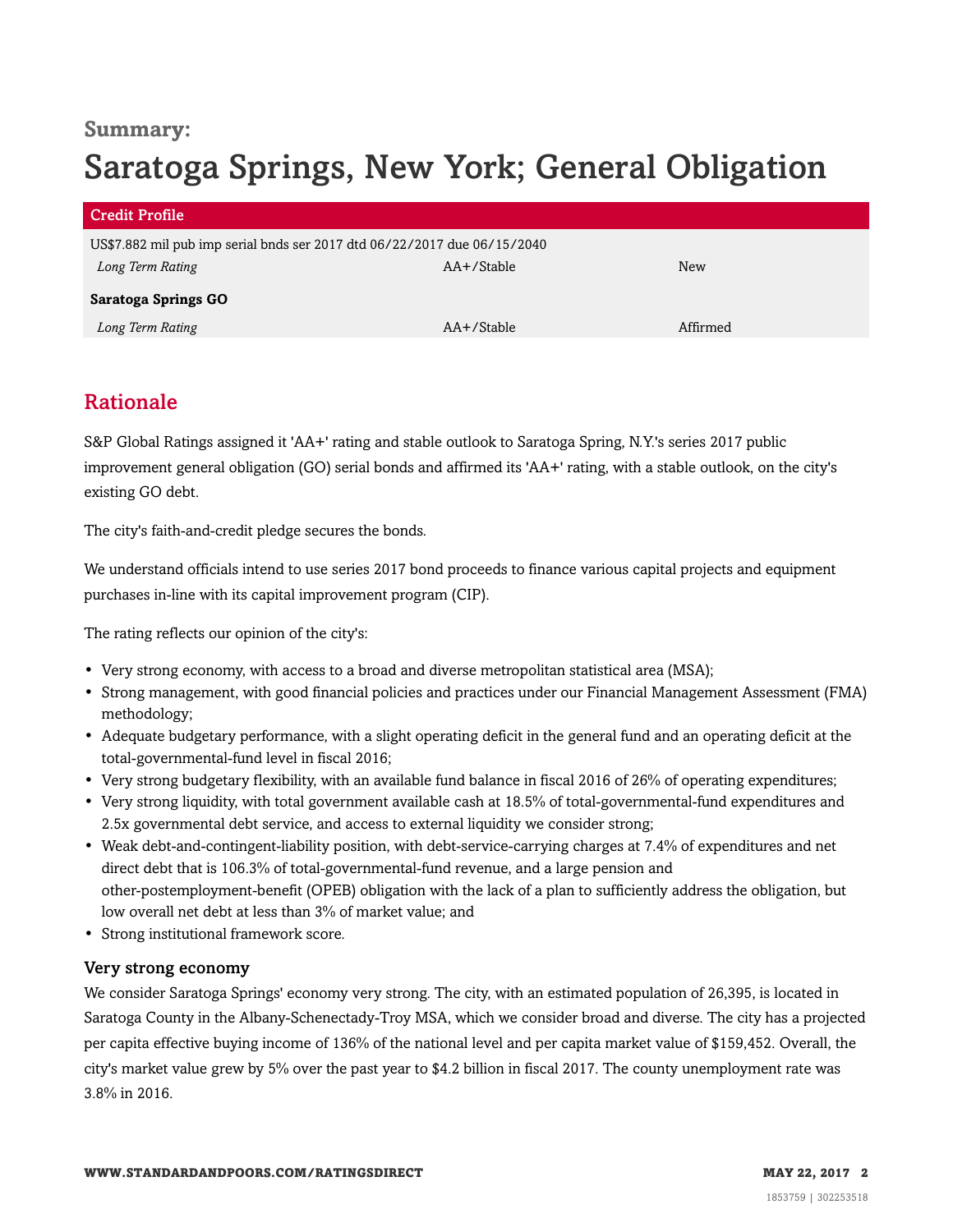Saratoga Springs is a commercial and industrial center for the surrounding area, as well as a popular summer destination due to Saratoga Race Course, Saratoga Casino & Raceway, and Saratoga Performing Arts Center. In addition, we believe Saratoga Springs' strong economy and participation in the nearby Albany government sector have helped provide favorable economic trends and indicators. Leading city employers include:

- Saratoga Hospital (1,850 employees),
- Skidmore College (1,120),
- Saratoga Springs City School District (1,010),
- Stewart's Ice Cream (990), and
- Quad Graphics (800).

The city has seen steady commercial and residential development recently, resulting in a 12% increase in market value since fiscal 2013. Assessed value (AV), over that same period, has remained mostly flat. AV has increased by 3% to \$3.15 billion in fiscal 2017. There is little property tax base concentration with the 10 leading taxpayers accounting for a very diverse 7.7% of AV. Due to management's expectation for continued steady commercial and residential development, including 499 residential units and 281,114 commercial square feet of developments recently constructed or under construction, we believe modest market value and AV growth will likely continue. The city has an additional 575 residential units and 319,132 commercial square feet either already approved for construction or pending approval in 2017.

#### Strong management

We view the city's management as strong, with good financial policies and practices under our FMA methodology, indicating financial practices exist in most areas but that governance officials might not formalize or monitor all of them on a regular basis.

The city implemented and formalized reserve-and-liquidity and debt-management policies in fiscal 2011. Management revised the reserve policy in fiscal 2015, and it now requires the maintenance of an unassigned general fund balance at 10%-25% of the budget. With city council approval, management can use amounts in excess of the 25% to fund one-time expenses. If the balance declines below 10%, management will prepare and submit a plan to the council to restore fund balance to the minimum target by either the next budget year or another appropriate period. The city's debt policy adheres to state statutes and contains qualitative stipulations for structuring, issuing, and managing debt.

Management is, what we consider, conservative with revenue and expenditure assumptions; it uses three years to five years of historical data when developing the budget and provides the council with quarterly budget-to-actual reports. The city's investment-management policy follows state guidelines; outside of what management presents in the audit, it informally reports cash to the council at various times throughout the year. While the city does not have a formal long-term financial plan, it maintains a six-year CIP that details funding for each project.

#### Adequate budgetary performance

Saratoga Springs' budgetary performance is adequate, in our opinion. The city had slight deficit operating results in the general fund of 0.7% of expenditures and deficit results across all governmental funds of 1.7% of expenditures in fiscal 2016.

We note fiscal 2016 results were obtained from the city's Annual Update Document, which we consider a reliable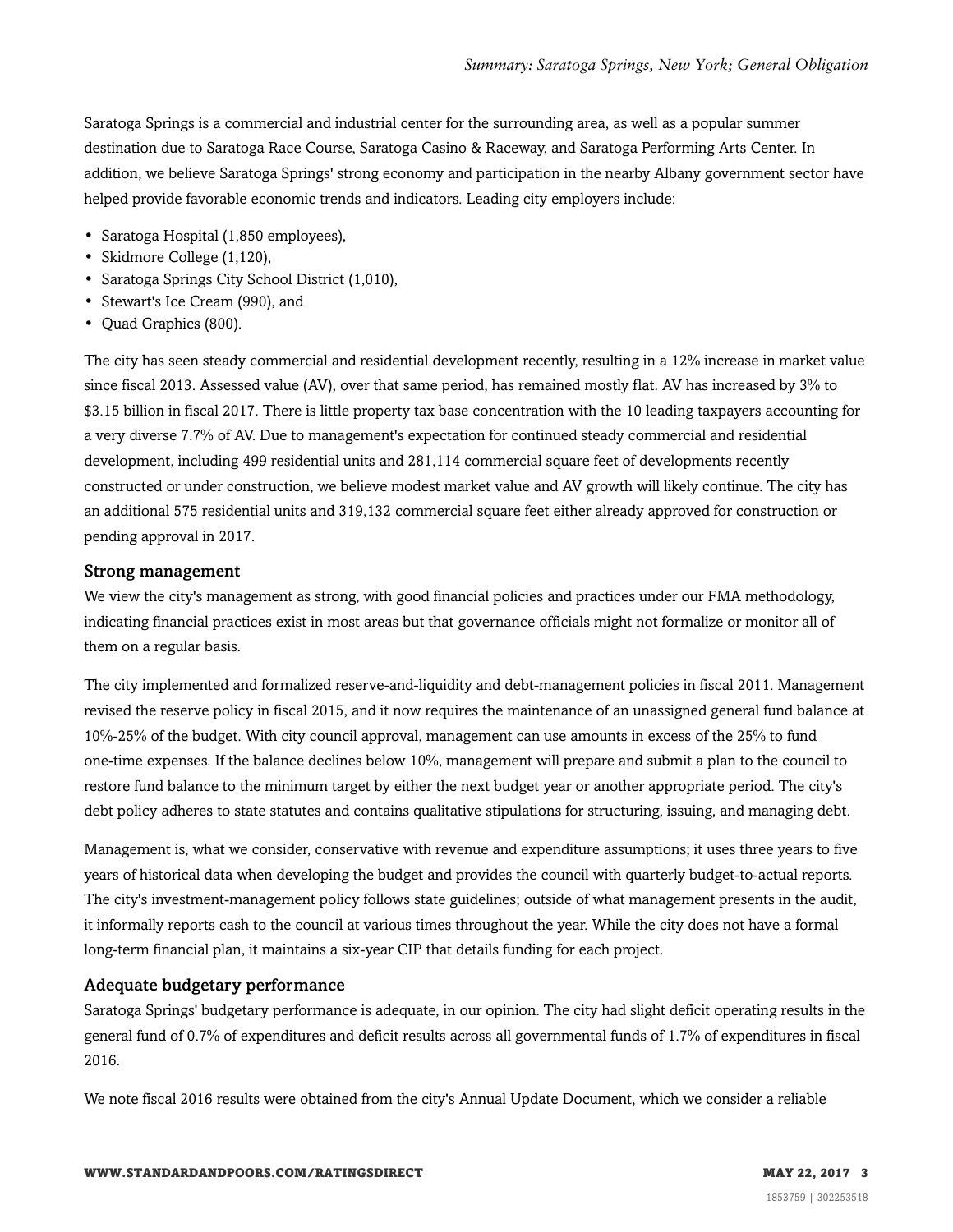source, despite being unaudited.

The city did expect to use reserves in 2016. Despite the additional one-time expense of a lawsuit settlement, the city did end 2016, better than the appropriated fund balance. The city did see a slight decline in occupancy taxes in 2016, but that was partially offset by an increase in sales tax. Property taxes accounted for 37.3% of general fund revenue in fiscal 2016, followed by sales taxes (28.2%) and state aid (7.8%). The city's 2017 budget of \$45.1 million includes \$1.8 million in appropriated fund balance. Management reports expenditures are trending at or below expected budgeted levels. Revenues are coming in stronger in the first half 2017 when compared to the previous year. Given the city's history of adequate to strong budgetary performance, we would expect the city to maintain or slightly improve its current budgetary performance levels.

#### Very strong budgetary flexibility

Saratoga Springs' budgetary flexibility is very strong, in our view, with an available fund balance in fiscal 2016 of 26% of operating expenditures, or \$11.2 million.

While the city spent down reserves in fiscal 2016, we still consider the current level very strong, in-line with its formal fund balance policy. The city's fiscal 2017 budget includes appropriated fund balance, but revenue is slightly over budget. Prior to the fiscal 2016 decision to use fund balance, the city has been able to replenish fund balance appropriated. Therefore, we expect available fund balance will likely remain very strong.

#### Very strong liquidity

In our opinion, Saratoga Springs' liquidity is very strong, with total government available cash at 18.5% of total-governmental-fund expenditures and 2.5x governmental debt service in fiscal 2016. In our view, the city has strong access to external liquidity if necessary, demonstrated by its access to capital markets for GO bonds within the past five years.

In our opinion, management does not invest aggressively with all of its holdings in cash. We recognize the city does not currently have any exposure to nonremote contingent-liability risks. The city has consistently had, what we consider, very strong liquidity; we do not expect these ratios to change.

#### Weak debt-and-contingent-liability profile

In our view, Saratoga Springs' debt-and-contingent-liability profile is weak. Total-governmental-fund debt service is 7.4% of total-governmental-fund expenditures, and net direct debt is 106.3% of total-governmental-fund revenue. Overall net debt is low at 1.8% of market value, which is, in our view, a positive credit factor.

Principal debt amortization is, in our opinion, below average with 45% being retired over the next 10 years. We understand management currently plans to issue about \$7.3 million in new debt over the next two years for various capital projects. Due to the below-average amortization and high pension and OPEB carrying charge, we expect the debt-and-contingent-liability profile to remain weak.

In our opinion, Saratoga Springs' large pension and OPEB obligation, without a plan in place we think will sufficiently address the obligation, is a credit weakness. However, state laws limit the ability for the city to pre-fund the OPEB obligation. Saratoga Springs' combined required pension and actual OPEB contribution totaled 12.9% of total-governmental-fund expenditures in fiscal 2016. Of that amount, 8.2% represented required contributions to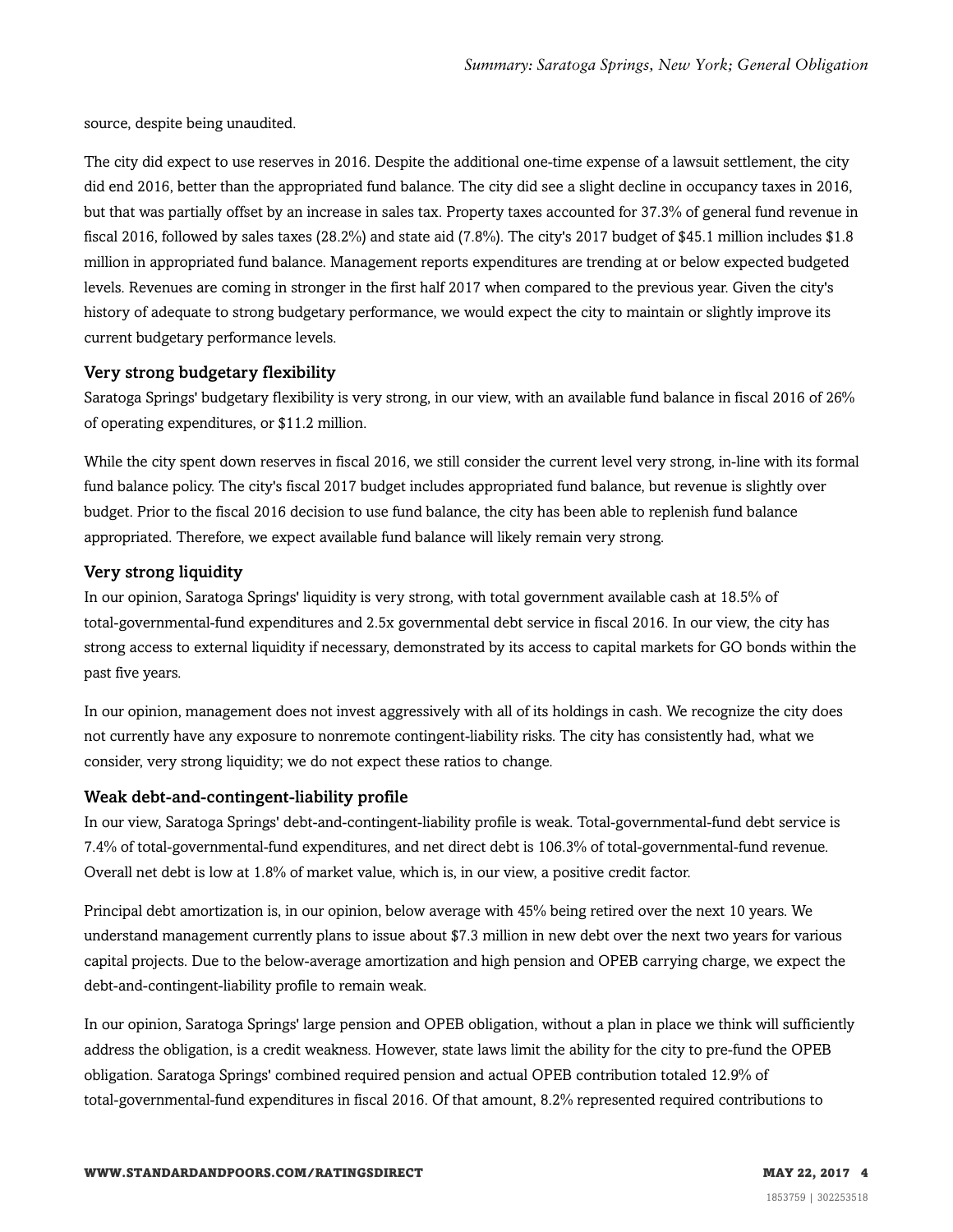pension obligations and 4.7% represented OPEB payments. The city made its full annual required pension contribution in fiscal 2016. The funded ratio of the largest pension plan is 90.7%.

Saratoga Springs participates in the state-administered New York State Employees' Retirement System and the New York State & Local Police & Fire Retirement System. Management funds OPEB on a pay-as-you-go basis: It contributed \$2.6 million in fiscal 2016. The city's unfunded actuarial accrued liability was \$105 million at Dec. 31, 2016. While the city's pension costs have been falling, OPEB costs have been rising by a similar amount. The city has looked into increasing the age of OPEB recipients and limiting future benefits through labor negotiations; however, we believe these measures will only have a limited effect on the current unfunded liability. Therefore, we expect the combined pension and OPEB carrying charge to remain elevated.

#### Strong institutional framework

<span id="page-4-0"></span>The institutional framework score for New York cities, other than New York City, is strong.

### **Outlook**

The stable outlook reflects S&P Global Ratings' opinion of Saratoga Springs' very strong budgetary flexibility and history of adequate budgetary performance. We believe the city's very strong economy and access to the broad and diverse Albany-Schenectady-Troy MSA provide further rating stability. Although pension and OPEB costs will continue to pressure budgetary performance, we believe management will likely continue to make the necessary budget adjustments to maintain balanced operations. Therefore, we do not expect to change the rating during the two-year outlook period.

#### Upside scenario

If the city can manage elevated pension and OPEB costs and maintain strong budgetary performance, and if economic indicators were to increase to levels we consider on par with its higher-rated peers, we could raise the rating.

#### Downside scenario

Although unlikely, if budgetary performance were to weaken substantially due to increased fixed costs, and if budget flexibility were to decline as a result, we could lower the rating.

### <span id="page-4-1"></span>Related Research

- S&P Public Finance Local GO Criteria: How We Adjust Data For Analytic Consistency, Sept. 12, 2013
- Incorporating GASB 67 And 68: Evaluating Pension/OPEB Obligations Under Standard & Poor's U.S. Local Government GO Criteria, Sept. 2, 2015
- 2016 Update Of Institutional Framework For U.S. Local Governments

Certain terms used in this report, particularly certain adjectives used to express our view on rating relevant factors, have specific meanings ascribed to them in our criteria, and should therefore be read in conjunction with such criteria. Please see Ratings Criteria at www.standardandpoors.com for further information. Complete ratings information is available to subscribers of RatingsDirect at www.globalcreditportal.com. All ratings affected by this rating action can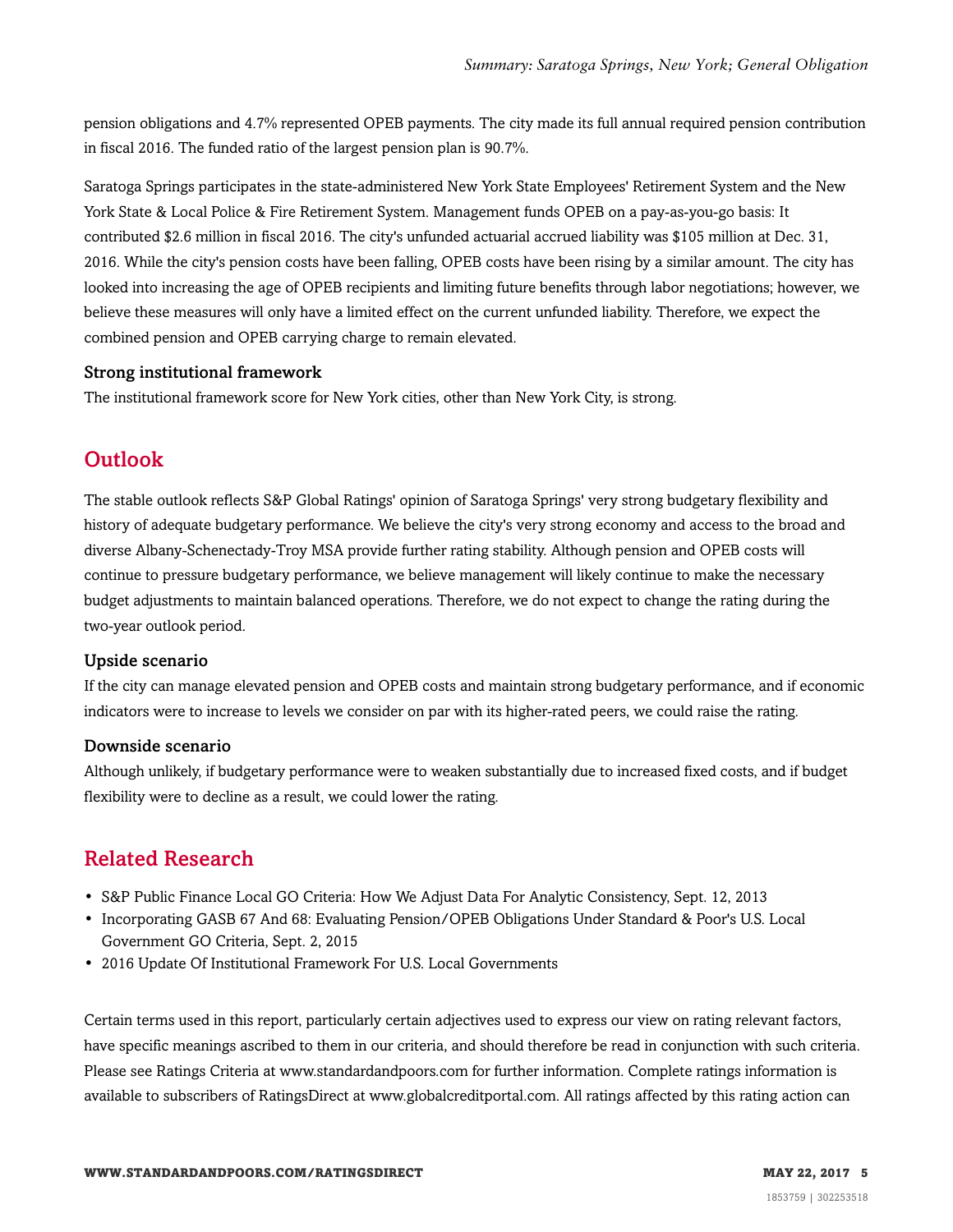be found on the S&P Global Ratings' public website at www.standardandpoors.com. Use the Ratings search box located in the left column.